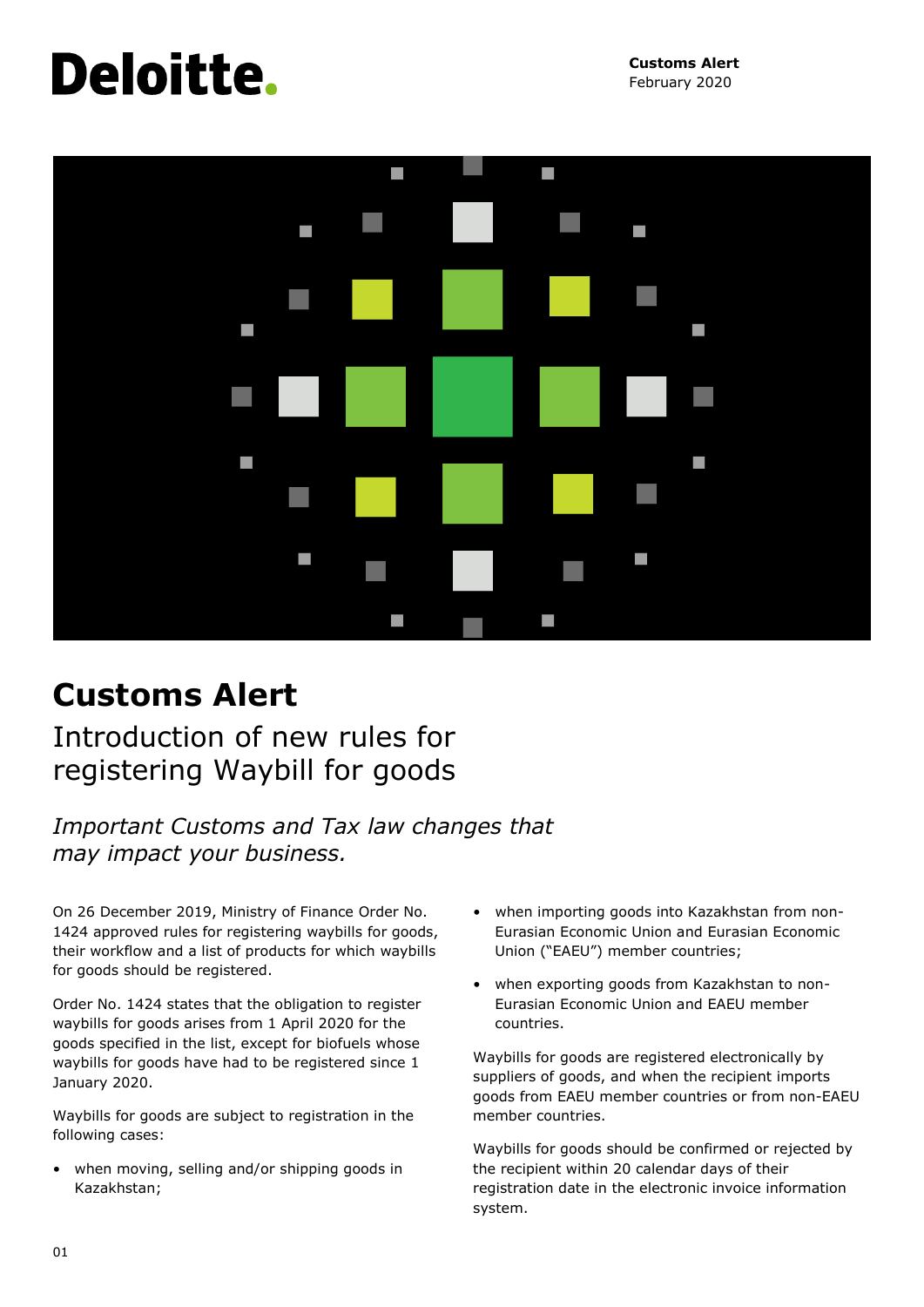Recipients are not required to confirm waybills for goods:

- when selling goods for export;
- when selling goods to an individual who is not an individual entrepreneur.

The Electronic Invoice information system's "Virtual Warehouse" module is used to register waybills for goods.

Liability for failing to register or provide waybills for goods is stipulated in article 283-1 of the Administrative Offences Code.

#### **List of goods for which waybills for goods should be registered:**

- biofuel;
- ethyl alcohol and/or alcohol products;
- certain types of oil products;
- tobacco goods;
- goods whose EAEU Foreign Economic Activity commodity Nomenclature code and name are included in the list of goods to which, in accordance with its WTO obligations, Kazakhstan applies lower rates that in Integrated Customs Tariff rates;
- goods imported into Kazakhstan from EAEU member countries member States;
- goods exported from Kazakhstan to EAEU member countries;
- goods that should be labelled in accordance with international agreements and Kazakhstan law.